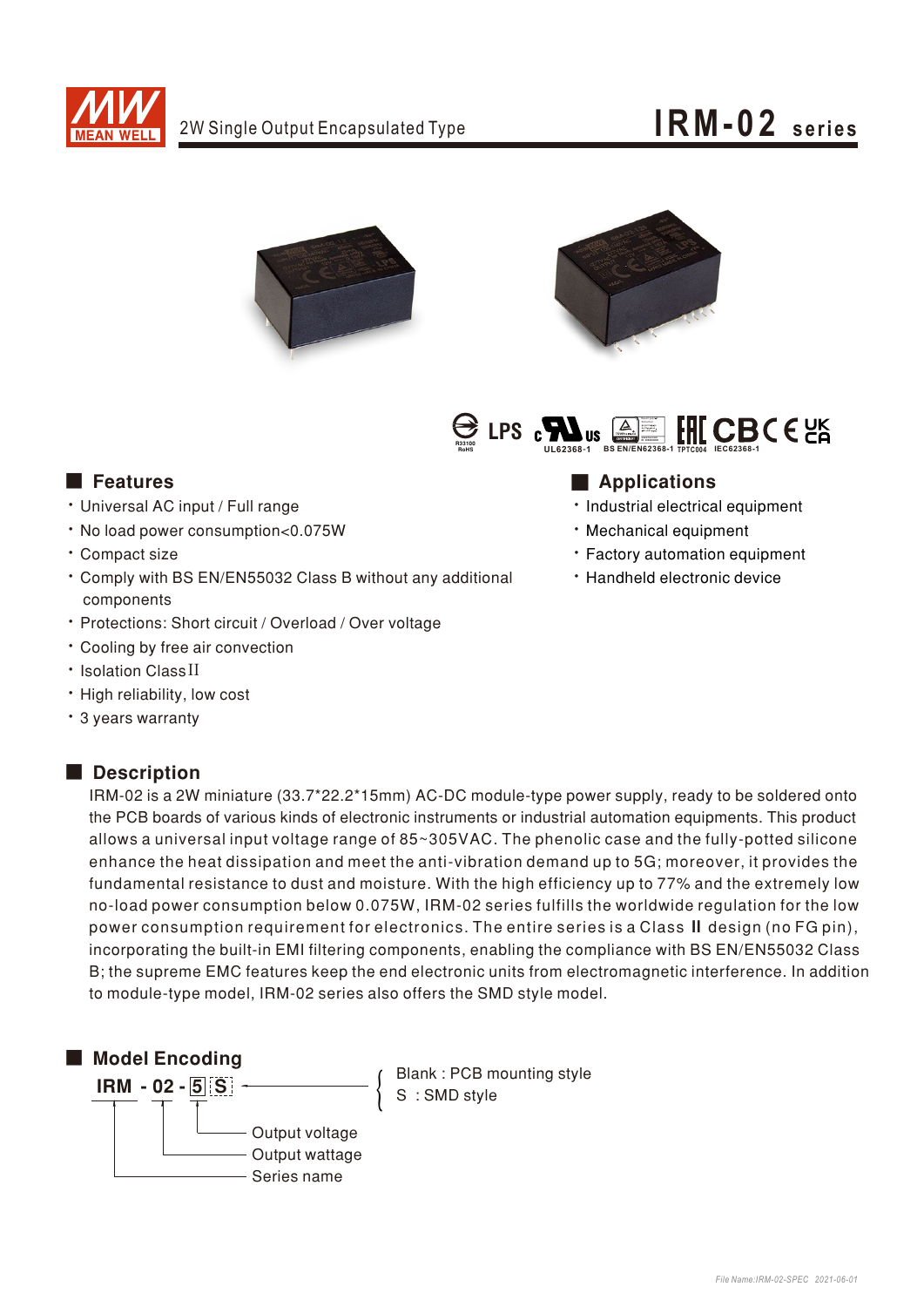

#### **SPECIFICATION**

| <b>MODEL</b>                      |                                            | IRM-02-3.3                                                                                                                                      | <b>IRM-02-5</b>                                        | IRM-02-9       | IRM-02-12      | IRM-02-15                                      | <b>IRM-02-24</b> |  |
|-----------------------------------|--------------------------------------------|-------------------------------------------------------------------------------------------------------------------------------------------------|--------------------------------------------------------|----------------|----------------|------------------------------------------------|------------------|--|
| <b>OUTPUT</b>                     | <b>DC VOLTAGE</b>                          | 3.3V                                                                                                                                            | 5V                                                     | 9V             | <b>12V</b>     | <b>15V</b>                                     | <b>24V</b>       |  |
|                                   | <b>RATED CURRENT</b>                       | 600mA                                                                                                                                           | 400mA                                                  | 222mA          | 167mA          | 133mA                                          | 83mA             |  |
|                                   | <b>CURRENT RANGE</b>                       | $0 - 600mA$                                                                                                                                     | $0 - 400$ mA                                           | $0 - 222mA$    | $0 - 167mA$    | $0 - 133mA$                                    | $0 - 83mA$       |  |
|                                   | <b>RATED POWER</b>                         | 2W                                                                                                                                              | 2W                                                     | 2W             | 2W             | 2W                                             | 2W               |  |
|                                   | RIPPLE & NOISE (max.) Note.2 150mVp-p      |                                                                                                                                                 | 150mVp-p                                               | 150mVp-p       | 150mVp-p       | 200mVp-p                                       | 200mVp-p         |  |
|                                   | <b>VOLTAGE TOLERANCE</b> Note.3 $\pm$ 2.5% |                                                                                                                                                 | $\pm 2.5\%$                                            | ±2.5%          | ±2.5%          | ±2.5%                                          | ±2.5%            |  |
|                                   | <b>LINE REGULATION</b>                     | $\pm 0.5\%$                                                                                                                                     | $\pm 0.5\%$                                            | ±0.5%          | ±0.5%          | ±0.5%                                          | ±0.5%            |  |
|                                   | <b>LOAD REGULATION</b>                     | ±0.5%                                                                                                                                           | $\pm 0.5\%$                                            | ±0.5%          | $\pm 0.5\%$    | ±0.5%                                          | ±0.5%            |  |
|                                   | <b>SETUP, RISE TIME</b>                    | 600ms, 30ms/115VAC at full load<br>600ms, 30ms/230VAC                                                                                           |                                                        |                |                |                                                |                  |  |
|                                   | <b>HOLD UP TIME (Typ.)</b>                 | 40ms/230VAC<br>12ms/115VAC at full load                                                                                                         |                                                        |                |                |                                                |                  |  |
| <b>INPUT</b>                      | <b>VOLTAGE RANGE</b>                       | 85~305VAC 120~430VDC                                                                                                                            |                                                        |                |                |                                                |                  |  |
|                                   | <b>FREQUENCY RANGE</b>                     | $47 \sim 63$ Hz                                                                                                                                 |                                                        |                |                |                                                |                  |  |
|                                   | <b>EFFICIENCY (Typ.)</b>                   | 66%                                                                                                                                             | 70%                                                    | 72%            | 74%            | 75%                                            | 77%              |  |
|                                   | <b>AC CURRENT (Typ.)</b>                   | 45mA/115VAC<br>30mA/230VAC<br>25mA/277VAC                                                                                                       |                                                        |                |                |                                                |                  |  |
|                                   | <b>INRUSH CURRENT (Typ.)</b>               | 5A/115VAC<br>10A/230VAC                                                                                                                         |                                                        |                |                |                                                |                  |  |
|                                   | <b>LEAKAGE CURRENT</b>                     | <0.25mA/277VAC                                                                                                                                  |                                                        |                |                |                                                |                  |  |
| <b>PROTECTION</b>                 | <b>OVERLOAD</b>                            | ≥110% rated output power                                                                                                                        |                                                        |                |                |                                                |                  |  |
|                                   |                                            | Protection type : Hiccup mode, recovers automatically after fault condition is removed                                                          |                                                        |                |                |                                                |                  |  |
|                                   | <b>OVER VOLTAGE</b>                        | $3.8 - 4.9V$                                                                                                                                    | $5.2 - 6.8V$                                           | $10.3 - 12.2V$ | $12.6 - 16.2V$ | $15.7 - 20.3V$                                 | $25.2 - 32.4V$   |  |
|                                   |                                            | Protection type : Shut off o/p voltage, clamping by zener diode                                                                                 |                                                        |                |                |                                                |                  |  |
| <b>ENVIRONMENT</b>                | <b>WORKING TEMP.</b>                       | -30 $\sim$ +85°C (Refer to "Derating Curve")                                                                                                    |                                                        |                |                |                                                |                  |  |
|                                   | <b>WORKING HUMIDITY</b>                    | 20~90% RH non-condensing                                                                                                                        |                                                        |                |                |                                                |                  |  |
|                                   | <b>STORAGE TEMP., HUMIDITY</b>             | $-40 \sim +100^{\circ}$ C, 10 ~ 95% RH                                                                                                          |                                                        |                |                |                                                |                  |  |
|                                   | <b>TEMP. COEFFICIENT</b>                   | $\pm$ 0.03%/°C (0 ~ 75°C)                                                                                                                       |                                                        |                |                |                                                |                  |  |
|                                   | <b>VIBRATION</b>                           | 10 ~ 500Hz, 5G 10min./1cycle, period for 60min. each along X, Y, Z axes                                                                         |                                                        |                |                |                                                |                  |  |
|                                   | <b>LEAD TEMPERATURE</b>                    | 260°C, 10s (max.)                                                                                                                               |                                                        |                |                |                                                |                  |  |
| <b>SAFETY &amp;</b><br><b>EMC</b> | <b>SAFETY STANDARDS</b>                    | UL62368-1, TUV BS EN/EN62368-1, EAC TP TC 004, BSMI CNS14336-1 approved, Design refer to BS EN/EN61558-1/-2-16                                  |                                                        |                |                |                                                |                  |  |
|                                   | <b>WITHSTAND VOLTAGE</b>                   | I/P-O/P:3KVAC                                                                                                                                   |                                                        |                |                |                                                |                  |  |
|                                   | <b>ISOLATION RESISTANCE</b>                | I/P-O/P:100M Ohms / 500VDC / 25°C/70% RH                                                                                                        |                                                        |                |                |                                                |                  |  |
|                                   | <b>EMC EMISSION</b>                        | Compliance to BS EN/EN55032 (CISPR32) Class B, BS EN/EN61000-3-2,-3, EAC TP TC 020, CNS13438 Class B                                            |                                                        |                |                |                                                |                  |  |
|                                   | <b>EMC IMMUNITY</b>                        | Compliance to BS EN/EN61000-4-2,3,4,5,6,8,11, BS EN/EN55024, heavy industry level (surge L-N : 1KV), criteria A, EAC TP TC 020                  |                                                        |                |                |                                                |                  |  |
| <b>OTHERS</b>                     | <b>MTBF</b>                                | MIL-HDBK-217F (25°C)<br>1960Khrs min.                                                                                                           |                                                        |                |                |                                                |                  |  |
|                                   | <b>DIMENSION</b>                           | PCB mounting style: 33.7*22.2*15mm (L*W*H)<br>SMD style: 33.7*22.2*16mm (L*W*H)                                                                 |                                                        |                |                |                                                |                  |  |
|                                   | <b>PACKING</b>                             |                                                                                                                                                 | PCB mounting style: 0.024Kg; 640pcs/ 16.3 Kg/ 0.84CUFT |                |                | SMD style: 0.024Kg; 640 pcs/ 16.3 Kg/ 0.84CUFT |                  |  |
| <b>NOTE</b>                       |                                            | 1. All parameters NOT specially mentioned are measured at 230VAC input, rated load and 25°C of ambient temperature.                             |                                                        |                |                |                                                |                  |  |
|                                   |                                            | 2. Ripple & noise are measured at 20MHz of bandwidth by using a 12" twisted pair-wire terminated with a 0.1uf & 47uf parallel capacitor.        |                                                        |                |                |                                                |                  |  |
|                                   |                                            | 3. Tolerance : includes set up tolerance, line regulation and load regulation.                                                                  |                                                        |                |                |                                                |                  |  |
|                                   | than 2000m(6500ft).                        | 4. The ambient temperature derating of 3.5°C/1000m with fanless models and of $5^{\circ}$ C/1000m with fan models for operating altitude higher |                                                        |                |                |                                                |                  |  |
|                                   |                                            | ※ Product Liability Disclaimer: For detailed information, please refer to https://www.meanwell.com/serviceDisclaimer.aspx                       |                                                        |                |                |                                                |                  |  |

*File Name:IRM-02-SPEC 2021-06-01*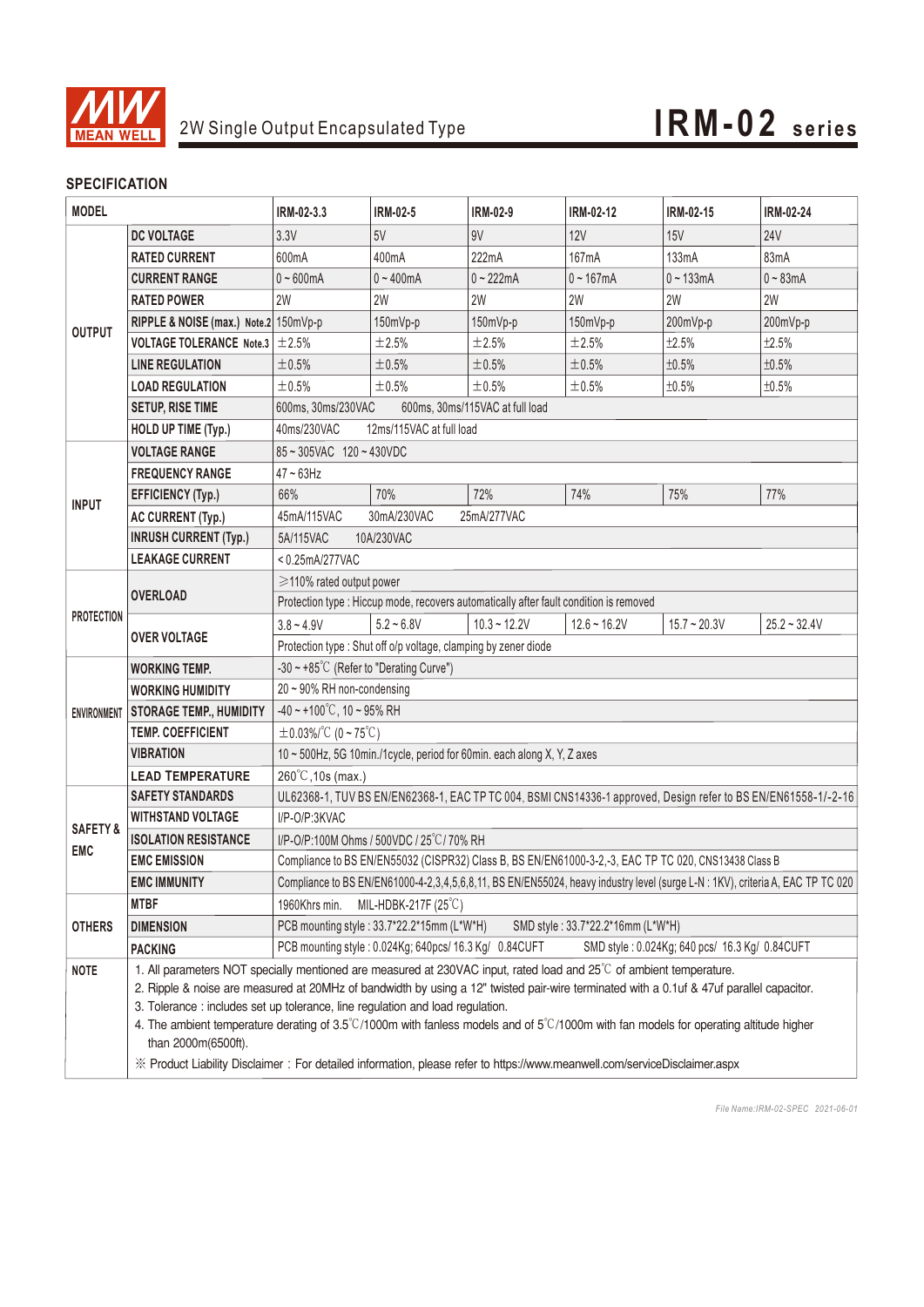

## 2W Single Output Encapsulated Type **IRM-02** series